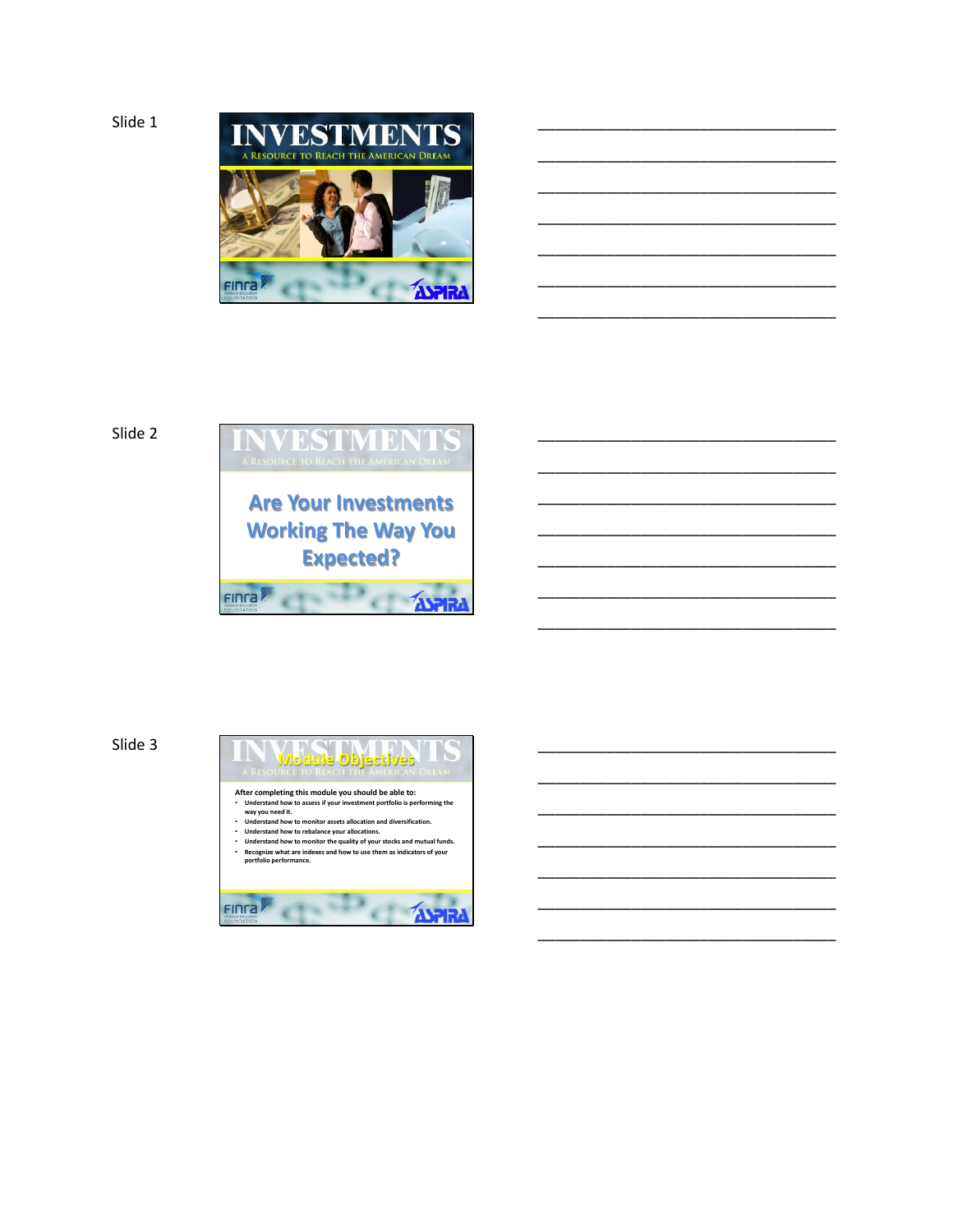Slide 4



\_\_\_\_\_\_\_\_\_\_\_\_\_\_\_\_\_\_\_\_\_\_\_\_\_\_\_\_\_\_\_\_\_\_\_

\_\_\_\_\_\_\_\_\_\_\_\_\_\_\_\_\_\_\_\_\_\_\_\_\_\_\_\_\_\_\_\_\_\_\_

\_\_\_\_\_\_\_\_\_\_\_\_\_\_\_\_\_\_\_\_\_\_\_\_\_\_\_\_\_\_\_\_\_\_\_

\_\_\_\_\_\_\_\_\_\_\_\_\_\_\_\_\_\_\_\_\_\_\_\_\_\_\_\_\_\_\_\_\_\_\_

\_\_\_\_\_\_\_\_\_\_\_\_\_\_\_\_\_\_\_\_\_\_\_\_\_\_\_\_\_\_\_\_\_\_\_

\_\_\_\_\_\_\_\_\_\_\_\_\_\_\_\_\_\_\_\_\_\_\_\_\_\_\_\_\_\_\_\_\_\_\_

\_\_\_\_\_\_\_\_\_\_\_\_\_\_\_\_\_\_\_\_\_\_\_\_\_\_\_\_\_\_\_\_\_\_\_

\_\_\_\_\_\_\_\_\_\_\_\_\_\_\_\_\_\_\_\_\_\_\_\_\_\_\_\_\_\_\_\_\_\_\_

\_\_\_\_\_\_\_\_\_\_\_\_\_\_\_\_\_\_\_\_\_\_\_\_\_\_\_\_\_\_\_\_\_\_\_

\_\_\_\_\_\_\_\_\_\_\_\_\_\_\_\_\_\_\_\_\_\_\_\_\_\_\_\_\_\_\_\_\_\_\_

\_\_\_\_\_\_\_\_\_\_\_\_\_\_\_\_\_\_\_\_\_\_\_\_\_\_\_\_\_\_\_\_\_\_\_

\_\_\_\_\_\_\_\_\_\_\_\_\_\_\_\_\_\_\_\_\_\_\_\_\_\_\_\_\_\_\_\_\_\_\_

\_\_\_\_\_\_\_\_\_\_\_\_\_\_\_\_\_\_\_\_\_\_\_\_\_\_\_\_\_\_\_\_\_\_\_

\_\_\_\_\_\_\_\_\_\_\_\_\_\_\_\_\_\_\_\_\_\_\_\_\_\_\_\_\_\_\_\_\_\_\_

\_\_\_\_\_\_\_\_\_\_\_\_\_\_\_\_\_\_\_\_\_\_\_\_\_\_\_\_\_\_\_\_\_\_\_

\_\_\_\_\_\_\_\_\_\_\_\_\_\_\_\_\_\_\_\_\_\_\_\_\_\_\_\_\_\_\_\_\_\_\_

\_\_\_\_\_\_\_\_\_\_\_\_\_\_\_\_\_\_\_\_\_\_\_\_\_\_\_\_\_\_\_\_\_\_\_

\_\_\_\_\_\_\_\_\_\_\_\_\_\_\_\_\_\_\_\_\_\_\_\_\_\_\_\_\_\_\_\_\_\_\_

\_\_\_\_\_\_\_\_\_\_\_\_\_\_\_\_\_\_\_\_\_\_\_\_\_\_\_\_\_\_\_\_\_\_\_

\_\_\_\_\_\_\_\_\_\_\_\_\_\_\_\_\_\_\_\_\_\_\_\_\_\_\_\_\_\_\_\_\_\_\_

\_\_\_\_\_\_\_\_\_\_\_\_\_\_\_\_\_\_\_\_\_\_\_\_\_\_\_\_\_\_\_\_\_\_\_

# Slide 5 **Rebalancing smoothes out returns and keeps you closer to your target asset allocation** • **Monitor securities performance. Example: a**

- **portfolio with a higher percentage of stocks is one that's subject to greater risk.**
- **Another key is monitoring your portfolio to make sure you're properly diversified within each asset class.**

• **Rebalance as necessary.**

**FING** 

# Slide 6

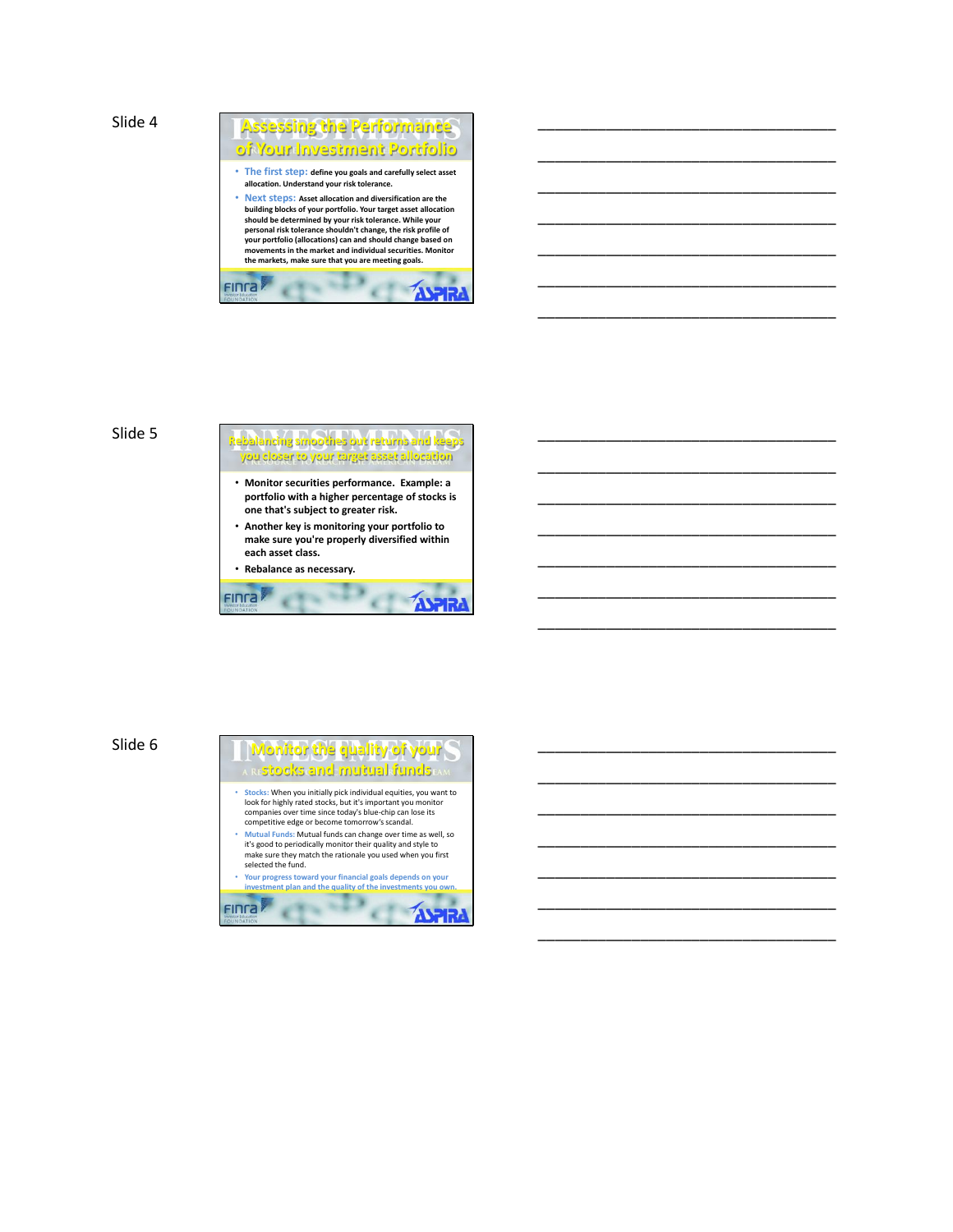Slide 7



**EXAMPLE** 

 $C<sup>CD</sup>$ 

Finra

\_\_\_\_\_\_\_\_\_\_\_\_\_\_\_\_\_\_\_\_\_\_\_\_\_\_\_\_\_\_\_\_\_\_\_

\_\_\_\_\_\_\_\_\_\_\_\_\_\_\_\_\_\_\_\_\_\_\_\_\_\_\_\_\_\_\_\_\_\_\_

\_\_\_\_\_\_\_\_\_\_\_\_\_\_\_\_\_\_\_\_\_\_\_\_\_\_\_\_\_\_\_\_\_\_\_

\_\_\_\_\_\_\_\_\_\_\_\_\_\_\_\_\_\_\_\_\_\_\_\_\_\_\_\_\_\_\_\_\_\_\_

\_\_\_\_\_\_\_\_\_\_\_\_\_\_\_\_\_\_\_\_\_\_\_\_\_\_\_\_\_\_\_\_\_\_\_

\_\_\_\_\_\_\_\_\_\_\_\_\_\_\_\_\_\_\_\_\_\_\_\_\_\_\_\_\_\_\_\_\_\_\_

\_\_\_\_\_\_\_\_\_\_\_\_\_\_\_\_\_\_\_\_\_\_\_\_\_\_\_\_\_\_\_\_\_\_\_

\_\_\_\_\_\_\_\_\_\_\_\_\_\_\_\_\_\_\_\_\_\_\_\_\_\_\_\_\_\_\_\_\_\_\_

\_\_\_\_\_\_\_\_\_\_\_\_\_\_\_\_\_\_\_\_\_\_\_\_\_\_\_\_\_\_\_\_\_\_\_

\_\_\_\_\_\_\_\_\_\_\_\_\_\_\_\_\_\_\_\_\_\_\_\_\_\_\_\_\_\_\_\_\_\_\_

\_\_\_\_\_\_\_\_\_\_\_\_\_\_\_\_\_\_\_\_\_\_\_\_\_\_\_\_\_\_\_\_\_\_\_

\_\_\_\_\_\_\_\_\_\_\_\_\_\_\_\_\_\_\_\_\_\_\_\_\_\_\_\_\_\_\_\_\_\_\_

\_\_\_\_\_\_\_\_\_\_\_\_\_\_\_\_\_\_\_\_\_\_\_\_\_\_\_\_\_\_\_\_\_\_\_

\_\_\_\_\_\_\_\_\_\_\_\_\_\_\_\_\_\_\_\_\_\_\_\_\_\_\_\_\_\_\_\_\_\_\_

\_\_\_\_\_\_\_\_\_\_\_\_\_\_\_\_\_\_\_\_\_\_\_\_\_\_\_\_\_\_\_\_\_\_\_

\_\_\_\_\_\_\_\_\_\_\_\_\_\_\_\_\_\_\_\_\_\_\_\_\_\_\_\_\_\_\_\_\_\_\_

\_\_\_\_\_\_\_\_\_\_\_\_\_\_\_\_\_\_\_\_\_\_\_\_\_\_\_\_\_\_\_\_\_\_\_

\_\_\_\_\_\_\_\_\_\_\_\_\_\_\_\_\_\_\_\_\_\_\_\_\_\_\_\_\_\_\_\_\_\_\_

\_\_\_\_\_\_\_\_\_\_\_\_\_\_\_\_\_\_\_\_\_\_\_\_\_\_\_\_\_\_\_\_\_\_\_

\_\_\_\_\_\_\_\_\_\_\_\_\_\_\_\_\_\_\_\_\_\_\_\_\_\_\_\_\_\_\_\_\_\_\_

\_\_\_\_\_\_\_\_\_\_\_\_\_\_\_\_\_\_\_\_\_\_\_\_\_\_\_\_\_\_\_\_\_\_\_



#### Slide 9